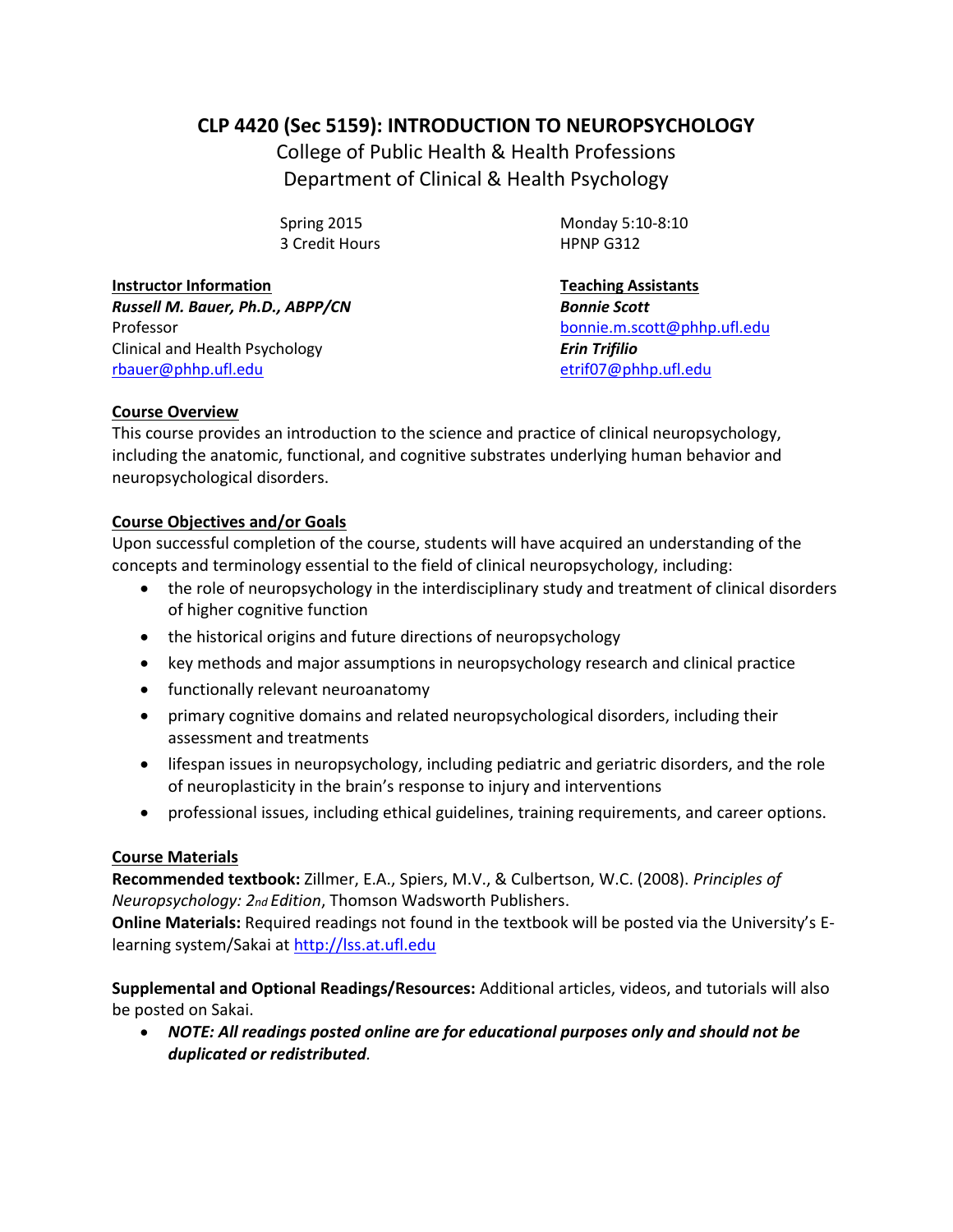### **What to Expect**

The human brain is arguably the most complex organ of the body; as a result, understanding its function – and dysfunction – can be both fun and challenging. My goal is to provide you with the necessary tools and resources to succeed in this course. Therefore, *you can expect me to:* 

- Be passionate about the material and do my best to facilitate interest and learning
- Post PowerPoint files of each lecture on the course website (every effort will be made to post these by the morning before each class, if not earlier)
- Integrate videos, case studies, and guest presentations into class lectures wherever feasible
- Provide supplemental readings, tutorials and videos to enhance learning
- Be available during weekly office-hours in person
- Provide opportunities to review material before each exam

### In return, *I expect you to:*

- Attend class.
- Participate: In addition to simply attending class, we hope and expect that you will ask questions, make comments, and otherwise contribute in class.
- Read: This course covers a fairly large amount of material, and readings have been carefully selected to help you learn and understand the topics discussed in lecture.
- Be respectful and professional with classmates, instructors, and guest speakers. Professional behavior includes arriving on time for class and turning off all cellphones and other personal electronic devices. In class, laptops, tablets, etc., should be used for viewing slides and taking notes, NOT for surfing the web or other non-academic activities.

# **Course Requirements/Evaluation/Grading**

Final grades will be based on attendance/participation, one paper assignment, and three exams:

Exam 1 (Feb. 9): 25% Exam 2 (March 23): 25% Paper (April 6) 25% Exam 3 (April 20): 25%

I do not plan to include any in-class quizzes. However, I reserve the right to perform unannounced quizzes if attendance and/or reading become problematic.

Exams and participation will each be assigned a number of points in proportion to its contribution to the final grade. Points will be summed and letter grades will be assigned according to the percentage of total points possible. All grades will be rounded (up or down) to the nearest integer. Grading is based on percentage cut-offs as follows:

| <b>Percentage or points</b>       | $93% -$ | $90% -$ | $87% -$ | $83% -$ | $80% -$ | $77% -$ | $73% -$    | 70%- | $67% -$ | $63% -$ | $60% -$ | <b>Below</b> |
|-----------------------------------|---------|---------|---------|---------|---------|---------|------------|------|---------|---------|---------|--------------|
| earned in class                   | 100%    | 92%     | 89%     | 86%     | 82%     | 79%     | <b>76%</b> | 72%  | 69%     | 66%     | 62%     | 60%          |
| <b>Letter Grade</b><br>equivalent | . .     | А-      | $B+$    |         | В-      | n.      |            |      | D+      |         |         |              |

Each exam will cover a fair bit of material and will be challenging. The best way to do well is to stay actively involved in the class and in the course material (e.g., take notes, quiz yourself, form study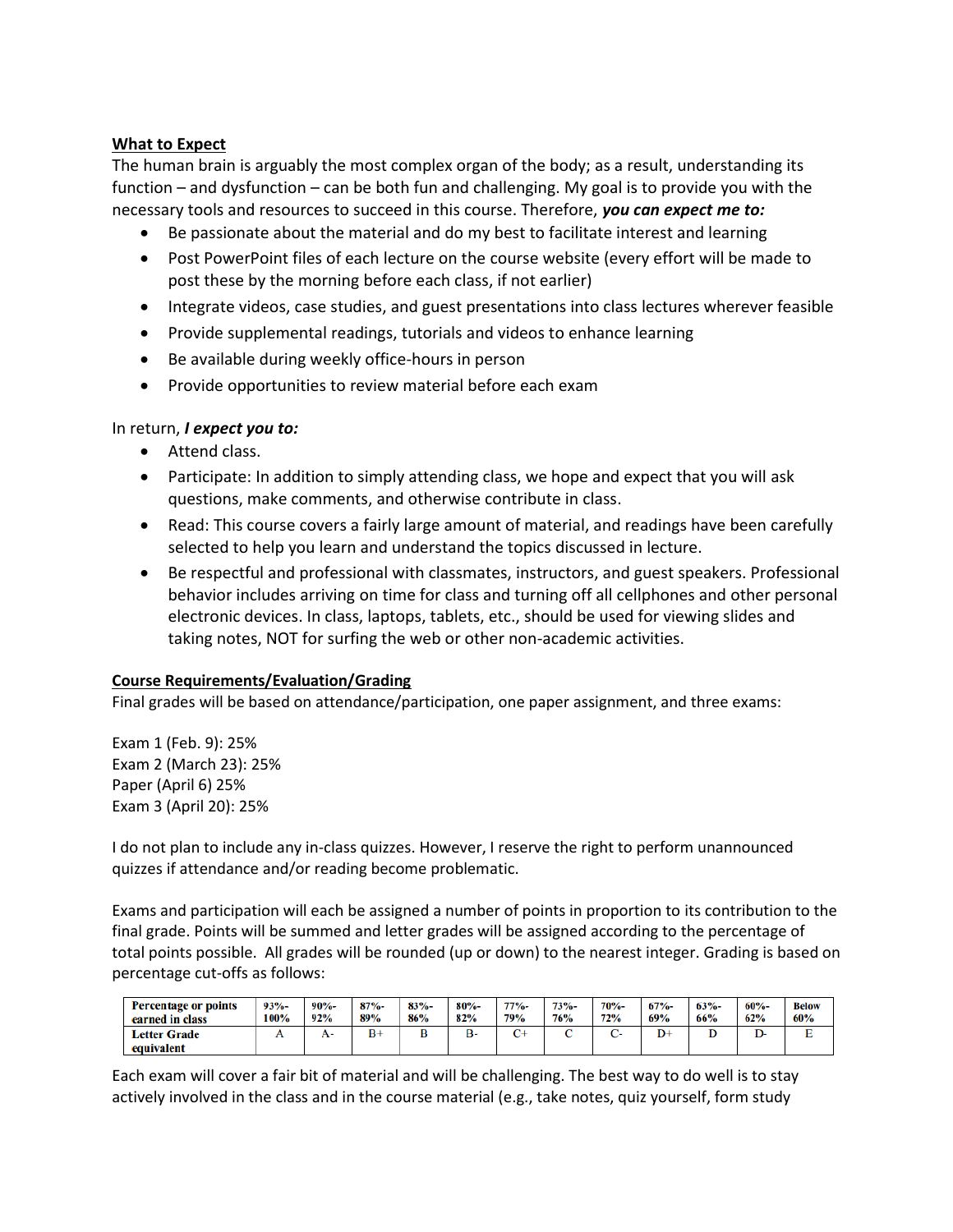groups, read ahead). I will provide study questions to guide your preparation. Answering these questions is one of the best ways to study. I do not require you to complete the study questions, but I highly recommend doing so.

Paper Assignment: Each student will be expected to complete one paper assignment, which will account for 25% of the final course grade, due April 6, 2015 at 5pm. The paper will consist of a critique of a research article in neuropsychology. Students will choose one article to critique from a list of articles provided for this purpose. Specific format for subsections of the paper, as well as a scoring rubric, are forthcoming. Papers should be 3-5 typed, double-spaced pages in Arial 11-12 point font with 1" margins. Students will submit the paper electronically in Sakai by the due date/time.

Extra credit: Extra credit assignments may be added during the semester as appropriate. Completion of any/all of these assignments can only help your grade; it cannot hurt it.

The grading system used in this course is consistent with University-wide policies; more information can be found at<https://catalog.ufl.edu/ugrad/current/regulations/info/grades.aspx>

#### **Policy Related to Make-up Exams or Other Work**

Students are expected to attend and be prepared to participate in all class sessions and exams. Personal issues with respect to class attendance or fulfillment of course requirements will be handled on an individual basis. Absence from an exam for appropriate professional obligations (e.g., graduate, professional, or medical school interviews) is permissible but should be avoided if possible, and must be preapproved by the course instructor. If a make-up exam is required due to professional obligations or health reasons, documentation (e.g., doctor's note, a conference agenda, and some proof of your role as a speaker or attendee) will be required. Approved make-up exams must take place within 7 days of the originally scheduled exam date at a time mutually agreed upon by the instructor and student.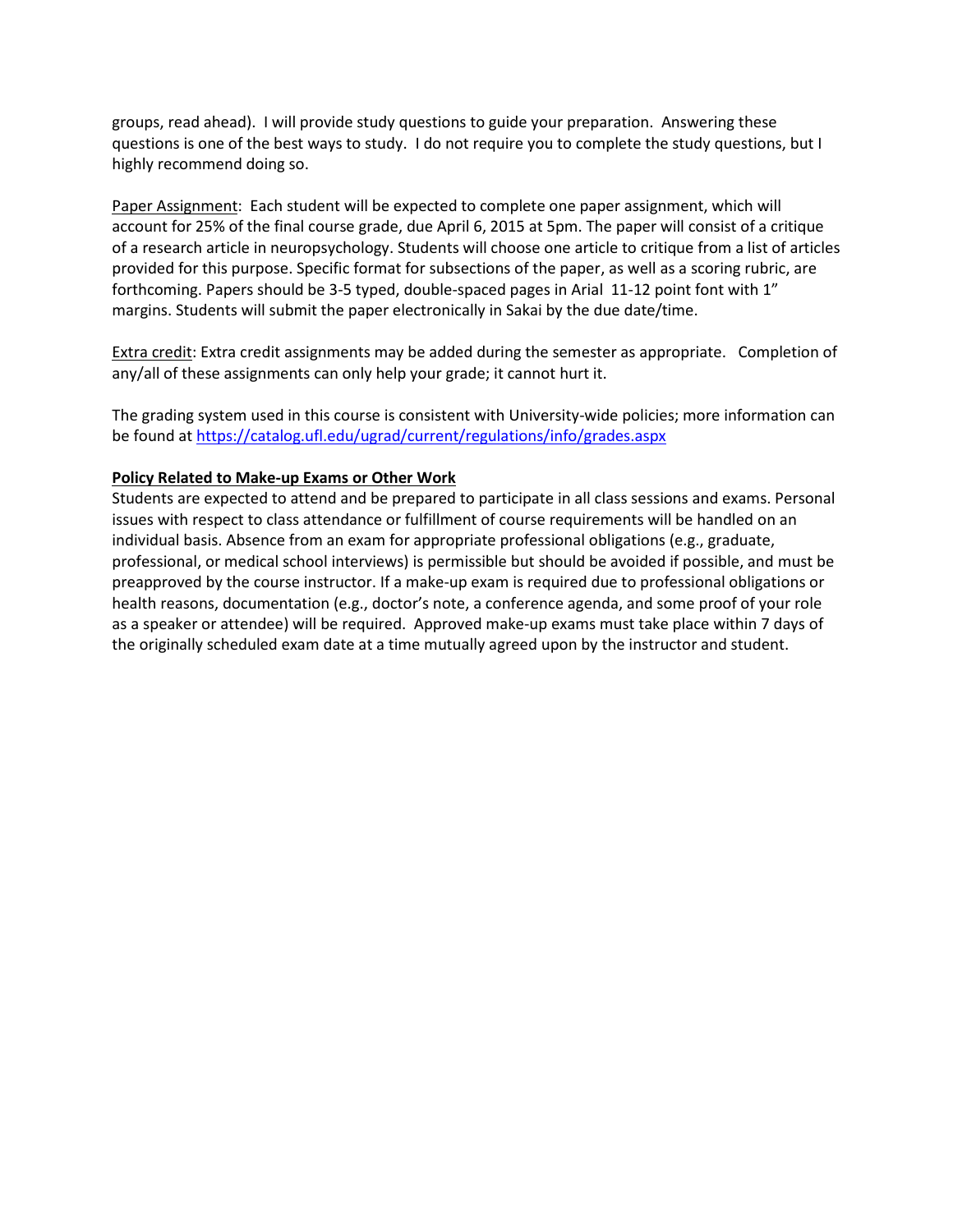# **Course Outline**

The following is a list of topics and readings for the course. Students will be promptly notified of any necessary changes to this outline.

| <b>Classes 1-3: Introduction, Methods and Anatomy</b> |                                                     |                                    |  |  |  |
|-------------------------------------------------------|-----------------------------------------------------|------------------------------------|--|--|--|
| <b>Jan 12: INTRODUCTION AND</b>                       | Lecture Topics:                                     | Readings:                          |  |  |  |
| <b>HISTORY</b>                                        | Neuropsychology and Clinical                        | Zillmer, Spiers & Culbertson:      |  |  |  |
| Class 1 Welcome, Course                               | Neuroscience                                        | Chapter 1: A History of            |  |  |  |
| Syllabus Review                                       | History of Neuropsychology                          | Neuropsychology                    |  |  |  |
|                                                       |                                                     |                                    |  |  |  |
| Jan 19: NO CLASS (Martin Luther                       |                                                     |                                    |  |  |  |
| <b>King Holiday)</b>                                  |                                                     |                                    |  |  |  |
| Jan 26: ORGANIZATION OF THE                           | Lecture Topic:                                      | Readings:                          |  |  |  |
| <b>BRAIN AND BEHAVIOR</b>                             | Clinically-relevant functional                      | Zillmer, Spiers & Culbertson:      |  |  |  |
| Class <sub>2</sub>                                    | neuroanatomy: General                               | Chapter 4: Cells of Thought        |  |  |  |
|                                                       | principles and functional systems                   | Chapter 5: Functional<br>$\bullet$ |  |  |  |
|                                                       |                                                     | Neuroanatomy                       |  |  |  |
|                                                       |                                                     | Chapter 6: Cerebral<br>$\bullet$   |  |  |  |
|                                                       |                                                     | Specialization (pp. 155-167)       |  |  |  |
| <b>Feb 2: RESEARCH AND CLINICAL</b>                   | Lecture Topics:                                     | Readings:                          |  |  |  |
| <b>METHODS</b>                                        | <b>Experimental methods</b>                         | Zillmer, Spiers & Culbertson:      |  |  |  |
| Class 3                                               | Clinical methods of assessment                      | Chapter 2: Methods of              |  |  |  |
|                                                       |                                                     | Investigating the Brain            |  |  |  |
|                                                       |                                                     | Chapter 3:<br>$\bullet$            |  |  |  |
|                                                       |                                                     | Neuropsychological                 |  |  |  |
|                                                       |                                                     | <b>Assessment and Diagnosis</b>    |  |  |  |
| Feb 9: EXAM 1 (Classes 1-3)                           |                                                     |                                    |  |  |  |
|                                                       | <b>Classes 4-8: Cognitive Domains and Disorders</b> |                                    |  |  |  |
| Feb 16: LANGUAGE AND                                  | Lecture Topics:                                     | Readings:                          |  |  |  |
| <b>APHASIA</b>                                        | Overview of Language                                | Online/Sakai:                      |  |  |  |
| Class 4                                               | Acquired and Developmental                          | Kolb & Whishaw: Chapter            |  |  |  |
|                                                       | Language Disorders                                  | 19: The Origins of Language        |  |  |  |
|                                                       |                                                     |                                    |  |  |  |
|                                                       |                                                     | <b>Optional Reading:</b>           |  |  |  |
|                                                       |                                                     | Sacks, O. (2005). Recalled to      |  |  |  |
|                                                       |                                                     | life: When patients suffer a       |  |  |  |
|                                                       |                                                     | loss of language, must they        |  |  |  |
|                                                       |                                                     | also lose their sense of self?     |  |  |  |
|                                                       |                                                     | The New Yorker, October 31,        |  |  |  |
|                                                       |                                                     | 46-53.                             |  |  |  |
| <b>Feb 23: ATTENTION AND</b>                          | Lecture Topics:                                     | Readings:                          |  |  |  |
| <b>PERCEPTION</b>                                     | Visuospatial Abilities, Attention,                  | Zillmer, Spiers, & Culbertson:     |  |  |  |
| Class <sub>5</sub>                                    | Neglect, Agnosia                                    | Chapter 9: pp. 240-246             |  |  |  |
|                                                       |                                                     | On course website: Selections      |  |  |  |
|                                                       |                                                     | from Kolb & Whishaw:               |  |  |  |
|                                                       | Key Topics/Disorders:                               | Chapter 13: The Occipital          |  |  |  |
|                                                       | Attentional dysfunction                             | Lobes                              |  |  |  |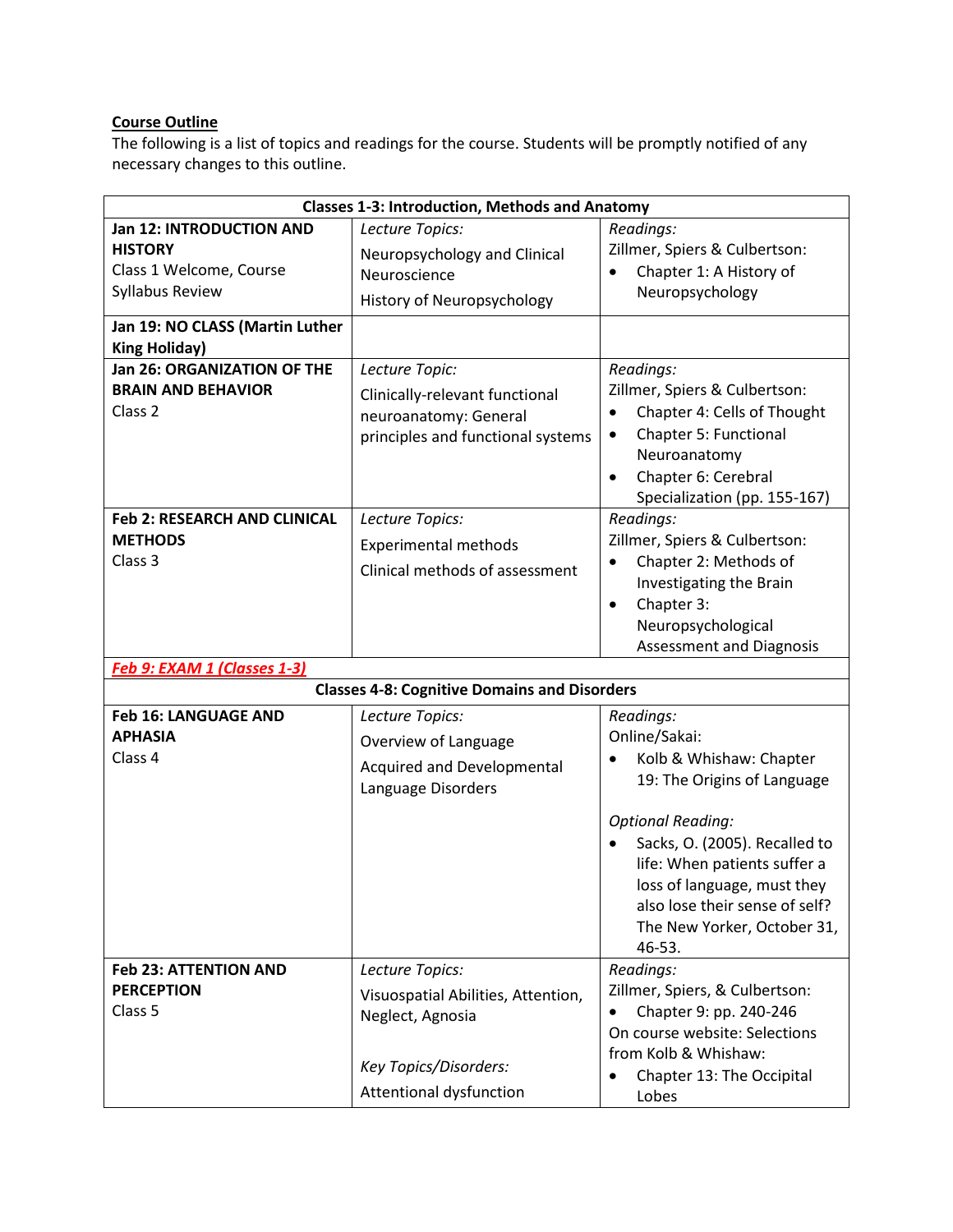|                                  | Sensory perception                  | pp. 323-325 ("Visual<br>$\circ$         |  |  |
|----------------------------------|-------------------------------------|-----------------------------------------|--|--|
|                                  | Visuospatial processing             | <b>Functions Beyond</b>                 |  |  |
|                                  |                                     | the Occipital Lobes")                   |  |  |
|                                  | Visual Agnosia (object, face        | pp. 330-340<br>$\circ$                  |  |  |
|                                  | agnosia)                            | (beginning with                         |  |  |
|                                  | <b>Hemispatial Neglect</b>          | "Disorders of                           |  |  |
|                                  | <b>Topographical Disorientation</b> | Cortical Function")                     |  |  |
|                                  |                                     | Chapter 14: The Parietal                |  |  |
|                                  |                                     | Lobes                                   |  |  |
|                                  |                                     | pp. 345-364<br>$\circ$                  |  |  |
|                                  |                                     | Chapter 15: The Temporal                |  |  |
|                                  |                                     | Lobes                                   |  |  |
|                                  |                                     |                                         |  |  |
|                                  |                                     | <b>Optional Readings:</b>               |  |  |
|                                  |                                     | Bisiach, E. & Luzzatti, C.              |  |  |
|                                  |                                     | (1978). Unilateral neglect of           |  |  |
|                                  |                                     | representational space,                 |  |  |
|                                  |                                     | Cortex, 14, 129-133.                    |  |  |
|                                  |                                     | Farah, M. J. & Feinberg, T. E.          |  |  |
|                                  |                                     | (2000). Visual object agnosia.          |  |  |
|                                  |                                     | In M. J. Farah & T. E.                  |  |  |
|                                  |                                     | Feinberg (Eds.), Patient-               |  |  |
|                                  |                                     | based approaches to                     |  |  |
|                                  |                                     | cognitive neuroscience (pp.             |  |  |
|                                  |                                     |                                         |  |  |
|                                  |                                     | 79-84). Cambridge, MA: MIT<br>Press.    |  |  |
| <b>March 2: NO CLASS (Spring</b> |                                     |                                         |  |  |
| Break)                           |                                     |                                         |  |  |
| <b>March 9: MEMORY AND</b>       | Lecture Topic:                      | Readings:                               |  |  |
| <b>AMNESIA</b>                   |                                     | Online:                                 |  |  |
|                                  | Overview of memory, Amnesia         |                                         |  |  |
| Class 6                          | Episodic and semantic memory        | Kolb & Whishaw: Chapter<br>$\bullet$    |  |  |
|                                  | disorders                           | 18: Memory                              |  |  |
|                                  |                                     | Kuhn & Bauer, 2012                      |  |  |
|                                  |                                     | <b>Optional Reading:</b>                |  |  |
|                                  |                                     | Sacks, O. (2007). The abyss:            |  |  |
|                                  |                                     | Music and amnesia. The                  |  |  |
|                                  |                                     |                                         |  |  |
|                                  |                                     | New Yorker, September 24,               |  |  |
|                                  |                                     | 100-111.                                |  |  |
|                                  |                                     | Farah, M.J. & Grossman, M.<br>$\bullet$ |  |  |
|                                  |                                     | (2000). Semantic memory                 |  |  |
|                                  |                                     | impairments. In M. J. Farah             |  |  |
|                                  |                                     | & T. E. Feinberg (Eds.),                |  |  |
|                                  |                                     | Patient-based approaches                |  |  |
|                                  |                                     | to cognitive neuroscience               |  |  |
|                                  |                                     | (pp. 301-305). Cambridge,               |  |  |
|                                  |                                     |                                         |  |  |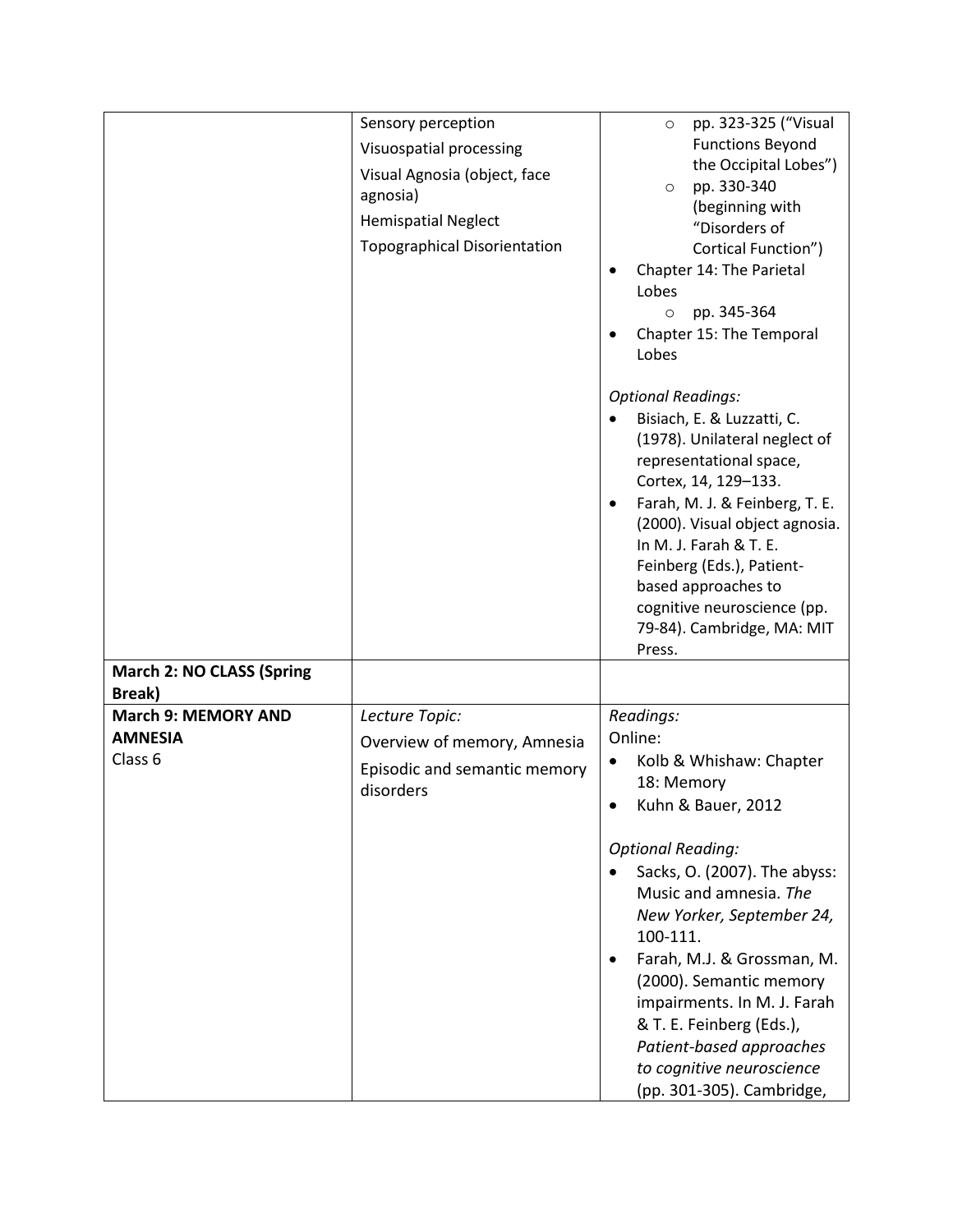|                                          |                                                                                                                                             | MA: The MIT Press.                                                                                                                                                                                                                                                                                                                                                                           |  |  |
|------------------------------------------|---------------------------------------------------------------------------------------------------------------------------------------------|----------------------------------------------------------------------------------------------------------------------------------------------------------------------------------------------------------------------------------------------------------------------------------------------------------------------------------------------------------------------------------------------|--|--|
| <b>March 16: FRONTAL LOBE AND</b>        | Lecture Topics:                                                                                                                             | Readings:                                                                                                                                                                                                                                                                                                                                                                                    |  |  |
| <b>EXECUTIVE FUNCTIONS</b>               | <b>Functional Anatomy of Frontal</b>                                                                                                        | Zillmer, Spiers & Culbertson:                                                                                                                                                                                                                                                                                                                                                                |  |  |
| Class <sub>7</sub>                       | Lobes                                                                                                                                       | Chapter 9: pp. 246-259                                                                                                                                                                                                                                                                                                                                                                       |  |  |
|                                          | <b>Executive function and</b><br>dysfunction<br>Motor Planning and Intention<br>Personality and Mood<br>Regulation<br><b>Working Memory</b> | Sakai: Kolb & Whishaw:<br>Chapter 16: The Frontal<br>Lobes<br>Chapter 26: Neurological<br>$\bullet$<br>Disorders - TBI section (pp.<br>702-706)<br><b>Optional Reading:</b><br>Damasio, H., Grabowski, T.,<br>Frank, R., Galaburda, A. M.,<br>& Damasio, A. R. (1994).<br>The return of Phineas Gage:<br>Clues about the brain from<br>the skull of a famous<br>patient. Science, 264, 1102- |  |  |
|                                          |                                                                                                                                             | 1105.                                                                                                                                                                                                                                                                                                                                                                                        |  |  |
| March 23: Exam 2 (Classes 4-7) - 2 HOURS |                                                                                                                                             |                                                                                                                                                                                                                                                                                                                                                                                              |  |  |
| <b>March 23: TRAUMATIC BRAIN</b>         | Lecture Topics:                                                                                                                             | Readings:                                                                                                                                                                                                                                                                                                                                                                                    |  |  |
| <b>INJURY</b>                            | Overview of traumatic brain                                                                                                                 | Zillmer, Spiers & Culbertson:                                                                                                                                                                                                                                                                                                                                                                |  |  |
| Class 8                                  | injury                                                                                                                                      | Chapter 13: Traumatic Head<br>$\bullet$<br>Injury and Rehabilitation (pp.                                                                                                                                                                                                                                                                                                                    |  |  |
|                                          | Functional outcome in head<br>injury                                                                                                        | 369-389)                                                                                                                                                                                                                                                                                                                                                                                     |  |  |
|                                          | Assessment and management of<br>head injury and concussion                                                                                  | <b>Optional Reading: T.B.D</b>                                                                                                                                                                                                                                                                                                                                                               |  |  |
|                                          | Rehabilitation                                                                                                                              |                                                                                                                                                                                                                                                                                                                                                                                              |  |  |
|                                          | <b>Classes 9-11: Clinical lifespan and professional issues</b>                                                                              |                                                                                                                                                                                                                                                                                                                                                                                              |  |  |
| <b>March 30: PEDIATRIC</b>               | Lecture Topics:                                                                                                                             | Readings:                                                                                                                                                                                                                                                                                                                                                                                    |  |  |
| <b>NEUROPSYCHOLOGY</b>                   | Epilepsy                                                                                                                                    | Zillmer, Spiers & Culbertson:                                                                                                                                                                                                                                                                                                                                                                |  |  |
| Class 9                                  | Developmental/Autism                                                                                                                        | Chapter 10: Developmental                                                                                                                                                                                                                                                                                                                                                                    |  |  |
|                                          | Spectrum Disorders                                                                                                                          | Disorders of Childhood<br>Chapter 11: Learning and                                                                                                                                                                                                                                                                                                                                           |  |  |
|                                          | Pediatric Neuropsychology                                                                                                                   | Neuropsychiatric Disorders                                                                                                                                                                                                                                                                                                                                                                   |  |  |
|                                          | Pediatric Neuropsychological<br>Disorders:                                                                                                  | of Childhood                                                                                                                                                                                                                                                                                                                                                                                 |  |  |
|                                          | Pre- and perinatal brain damage                                                                                                             | <b>Optional Reading:</b>                                                                                                                                                                                                                                                                                                                                                                     |  |  |
|                                          | Genetic/congenital disorders                                                                                                                | Barkley, R. A. (1998).                                                                                                                                                                                                                                                                                                                                                                       |  |  |
|                                          | Learning disabilities                                                                                                                       | Attention-Deficit                                                                                                                                                                                                                                                                                                                                                                            |  |  |
|                                          | Pervasive Developmental<br><b>Disorders</b>                                                                                                 | Hyperactivity Disorder.<br>Scientific American,<br>September issue, 66-71.                                                                                                                                                                                                                                                                                                                   |  |  |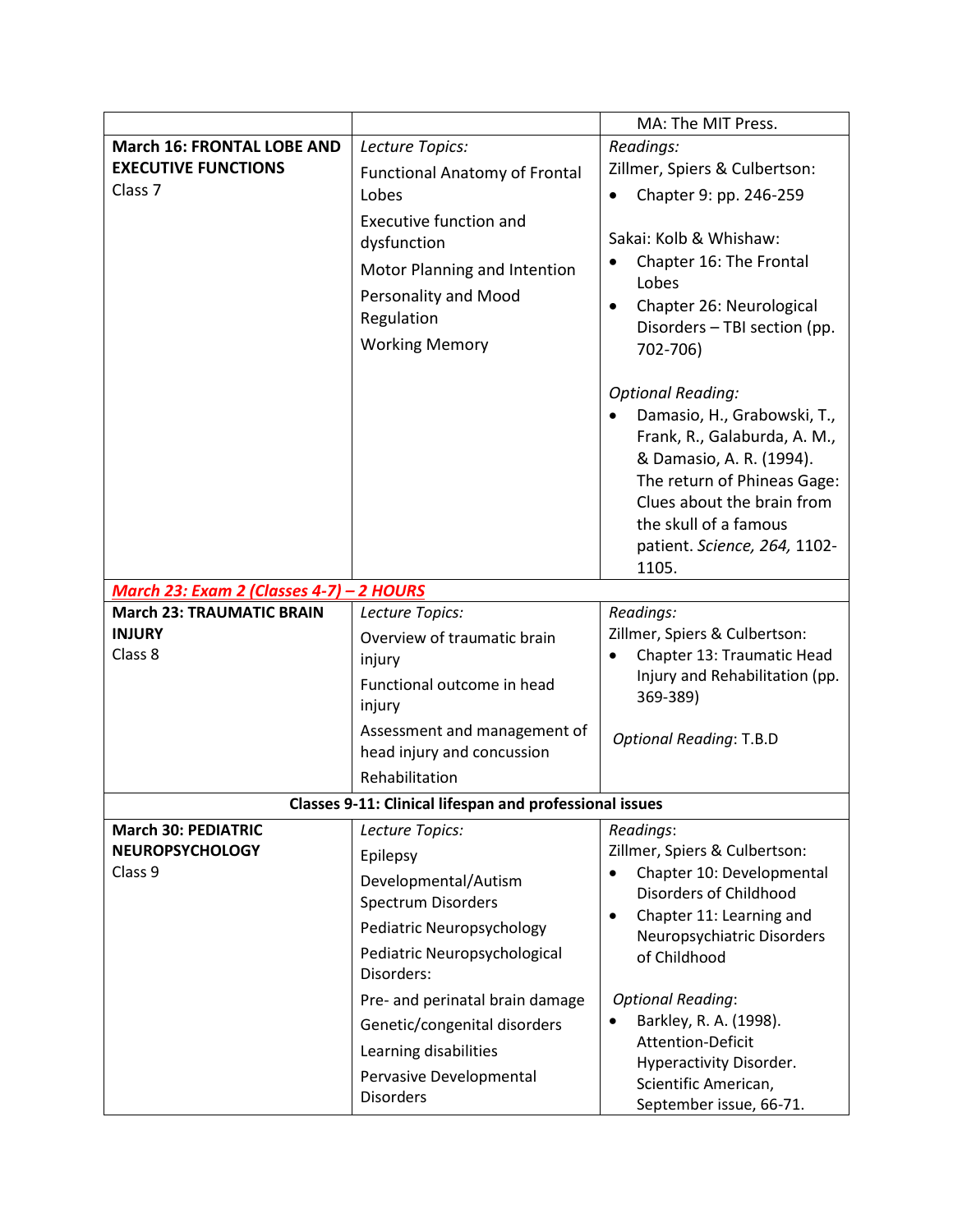|                                                            | <b>Attention Deficit Hyperactivity</b><br>Disorder                               |                                                                                                                                                                                                                                                                                                                                                                                                                                                             |
|------------------------------------------------------------|----------------------------------------------------------------------------------|-------------------------------------------------------------------------------------------------------------------------------------------------------------------------------------------------------------------------------------------------------------------------------------------------------------------------------------------------------------------------------------------------------------------------------------------------------------|
|                                                            |                                                                                  |                                                                                                                                                                                                                                                                                                                                                                                                                                                             |
| <b>April 6: AGING AND DEMENTIA</b>                         | Lecture Topics:                                                                  | Readings:                                                                                                                                                                                                                                                                                                                                                                                                                                                   |
| Class 10                                                   | <b>Normal Aging</b>                                                              | Zillmer, Spiers, & Culbertson:<br>Chapter 12: Cerebrovascular                                                                                                                                                                                                                                                                                                                                                                                               |
| <b>PAPERS DUE BY 5pm</b>                                   | Pathological Aging and Dementia                                                  | Disorders (pp. 339-347; 351-<br>357)                                                                                                                                                                                                                                                                                                                                                                                                                        |
|                                                            | Key disorders:                                                                   | Chapter 14: Normal Aging                                                                                                                                                                                                                                                                                                                                                                                                                                    |
|                                                            | Mild Cognitive Impairment (MCI)                                                  | and Dementia: Alzheimer's                                                                                                                                                                                                                                                                                                                                                                                                                                   |
|                                                            | Degenerative dementia (e.g.,<br>Alzheimer's disease,<br>Frontotemporal dementia) | <b>Disease</b><br>Chapter 15: Subcortical<br><b>Dementias</b>                                                                                                                                                                                                                                                                                                                                                                                               |
|                                                            | Vascular dementia/vascular<br>disease/white matter disease                       | <b>Optional Readings:</b><br>Reuter-Lorenz, P.A. (2002).<br>New visions of the aging<br>mind and brain. Trends in<br>Cognitive Sciences, 6(9), 394-<br>400.<br>Park, D. C. and P. Reuter-<br>Lorenz (2009). "The adaptive<br>brain: aging and<br>neurocognitive scaffolding."<br>Ann Rev Psychol 60: 173-96<br>DeKosky, S.T., & Marek, K.<br>(2003). Looking backward to<br>move forward: early<br>detection of<br>neurodegenerative<br>disorders. Science, |
|                                                            |                                                                                  | 302(5646), 830-834.                                                                                                                                                                                                                                                                                                                                                                                                                                         |
| <b>April 13: PROFESSIONAL ISSUES</b>                       | Lecture Topics:                                                                  | Readings:                                                                                                                                                                                                                                                                                                                                                                                                                                                   |
| <b>AND APPLICATIONS</b><br>Class 11                        | Ethical guidelines and<br>considerations                                         | Online/Sakai:<br>Craig, P. (2007). Clinical<br>$\bullet$                                                                                                                                                                                                                                                                                                                                                                                                    |
|                                                            | Multicultural issues in<br>Neuropsychology                                       | Neuropsychology: Brain-<br>Behavior Relationships. In R.                                                                                                                                                                                                                                                                                                                                                                                                    |
|                                                            | Forensic Neuropsychology                                                         | J. Sternberg (Ed.), Career<br>Paths in Psychology: Where                                                                                                                                                                                                                                                                                                                                                                                                    |
|                                                            | Training in Neuropsychology                                                      | Your Degree Can Take You                                                                                                                                                                                                                                                                                                                                                                                                                                    |
|                                                            | <b>Careers in Neuropsychology</b>                                                | (pp. 161-178). Washington,<br>DC: American Psychological<br>Association.                                                                                                                                                                                                                                                                                                                                                                                    |
|                                                            |                                                                                  | APA Ethical guidelines<br>$\bullet$                                                                                                                                                                                                                                                                                                                                                                                                                         |
| APRIL 20: FINAL EXAM (67% from Class 8-11; 33% cumulative) |                                                                                  |                                                                                                                                                                                                                                                                                                                                                                                                                                                             |